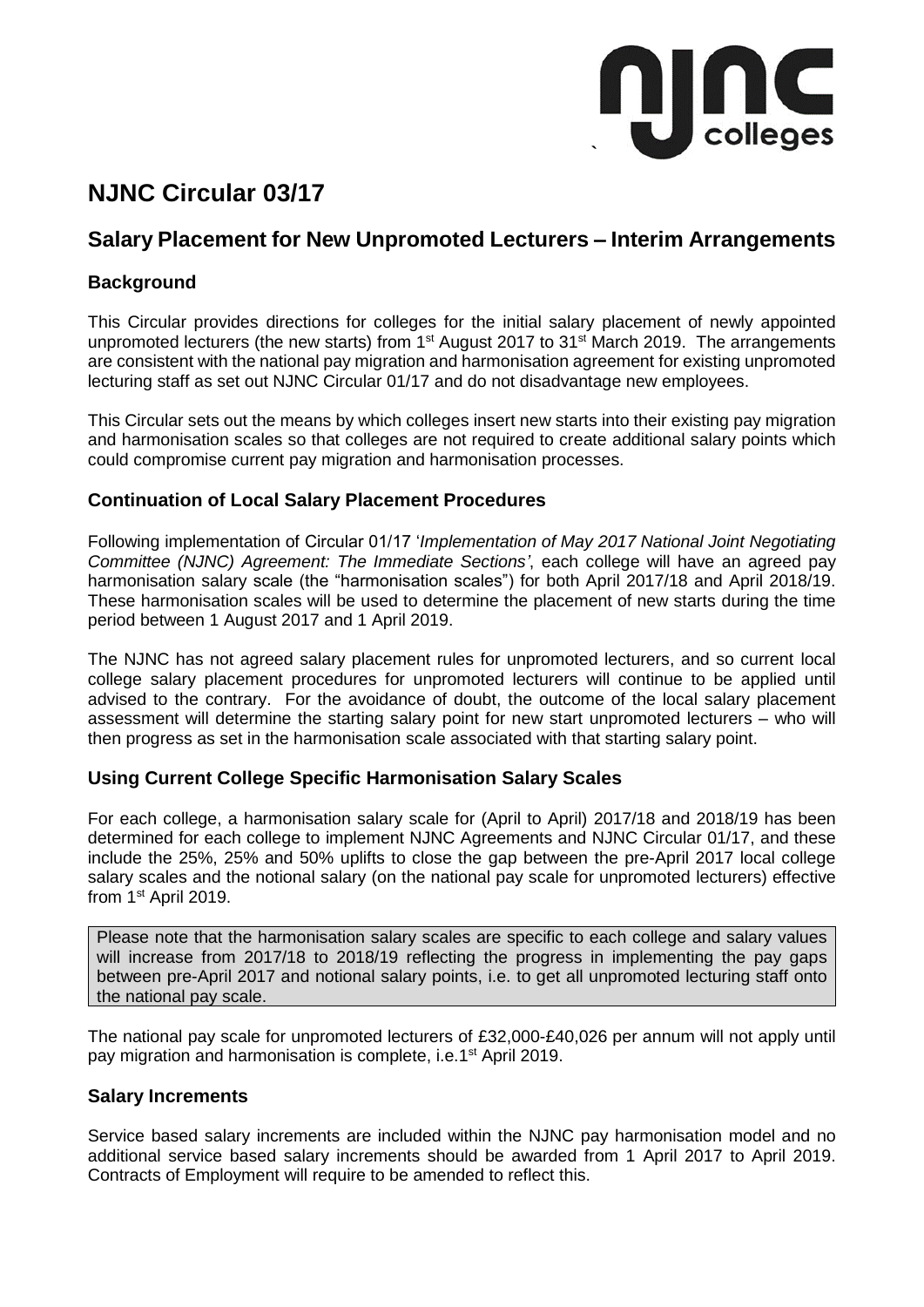Colleges may have current arrangements in place to award salary increments for achievement of the PDA or TQFE qualifications. Further NJNC guidance will be issued specifically addressing how salary increments linked to qualifications should be managed.

Please note that the Professional Gateway at point 3 on the National Salary Scale will not be effective until 1<sup>st</sup> April 2019. During the pay migration period individuals who do not hold a TQFE (or equivalent qualification at SCQF Level 9) may progress to the top of the salary scale.

In addition, further guidance will be issued on the application of any cost of living awards to the salary scale points.

#### **Initial Salary Placement Procedure**

The pay of 'new starts' must be implemented using the following principles:

The new employee will be salary assessed against the local college procedure. The derived salary point will then be matched to the associated salary point on the harmonisation pay scales; for new starts August 2017 to March 2018 to the 2017/18 harmonisation pay scale, and for new starts April 2018 to March 2019 to the 2018/19 harmonisation pay scale.

In the subsequent year(s) of pay migration, the new start lecturers will progress along the harmonisation pay scale until and including the notional salary – which will be a point on the national pay scale in April 2019.

Vacancies will be advertised using the appropriate local college harmonisation pay scale for (April to April) 2017/18 or 2018/19, and contracts of employment should reflect the appropriate salary range.

If any clarification is sought this should be directed to the Joint Secretaries john.gribben@collegesscotland.ac.uk and dbelsey@eis.org.uk. A joint response will be provided to all points of clarification.

NJNC Joint Secretaries – John Gribben and David Belsey 16 August 2017